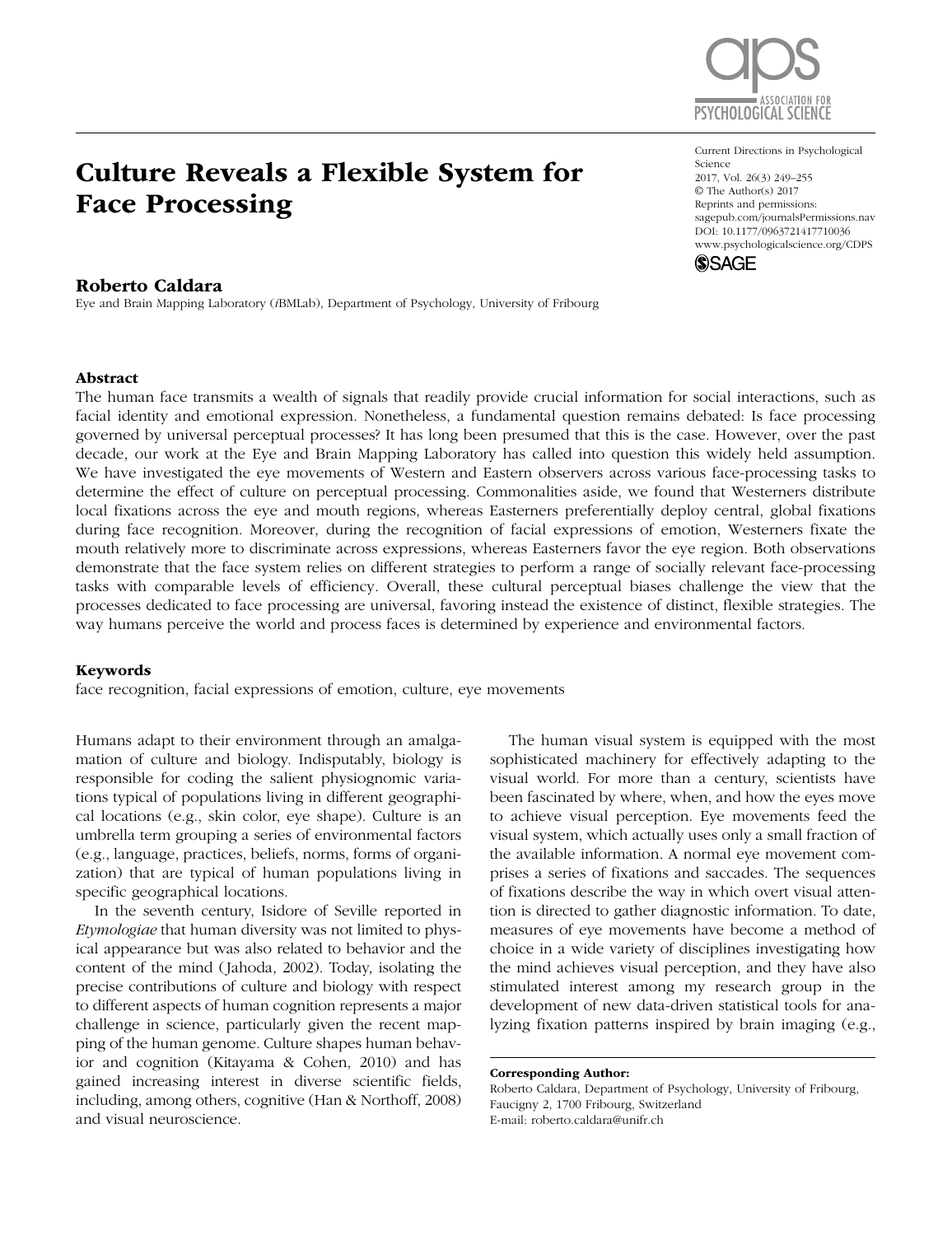Caldara & Miellet, 2011; Lao, Miellet, Pernet, Sokhn, & Caldara, 2016).

However, a more important and central question guiding our work has been whether people from different cultures explore and see the visual world in the same way. Historically, it has long been assumed that across cultures, humans share most fundamental cognitive and affective processes, perceiving the world in an essentially comparable manner when viewing objects and attending to salient information. This assumption has mainly been driven by a common fallacy in the face literature, which has led to the arbitrary generalization of findings obtained from the Western industrialized population (which accounts for only 12% of the human population) to all human beings (Henrich, Heine, & Norenzayan, 2010). Our work and a growing body of evidence have disputed this notion by highlighting fundamental differences in perception between people from Eastern and Western cultures, even in important biologically relevant tasks such as face recognition and the decoding of facial expressions of emotion.

# Face Recognition

Cultural diversity has been documented across a variety of perceptual tasks and paradigms (Nisbett & Miyamoto, 2005). People from European and American cultures focus on salient objects and use analytical rules for categorizing and organizing the environment. By contrast, people from China, Korea, and Japan—all East Asian cultures—focus more globally on contextual relationships and similarities among objects when organizing the environment. Our work has contributed to this body of evidence by demonstrating that social experience and environmental factors also shape face processing.

Since the seminal work of Yarbus (1967), eye-movement studies have persistently revealed a systematic local triangular sequence of fixations over the eyes and the mouth, predominantly to the eyes, suggesting that the presence of a face triggers a universal, biologically determined information-extraction pattern. Recently, it has been demonstrated that this triangular fixation pattern is an artifact caused by averaging eye-movement patterns across individuals (Arizpe, Walsh, Yovel, & Baker, 2016; Mehoudar, Arizpe, Baker, & Yovel, 2014). Importantly, the recent observation that similar fixation strategies are deployed in laboratory and ecological settings (Peterson, Lin, Zaun, & Kanwisher, 2016) emphasizes the reliability and robustness of observers' eye-movement strategies.

Note, however, that the aforementioned research involved observations made with adults from Western cultures only. My colleagues and I controlled for culture and used an old/new face-recognition task requiring the memorization and subsequent recognition of previously unfamiliar faces. Importantly, in our paradigm, we used different images of Western and Eastern faces between the encoding and recognition stages to prevent participants from using simple image-matching strategies. Moreover, we randomized the location at which the stimuli appeared on the screen to avoid anticipatory strategies on initial fixations. This task more closely parallels ecological constraints and requires more than the two fixations typical of face-matching tasks using identical stimuli between encoding and recognition, with a design allowing anticipatory strategies (Hsiao & Cottrell, 2009; Or, Peterson, & Eckstein, 2015). Using our experimental design, we found that observers required 1.5 seconds and five saccades to achieve accurate face recognition, and the results also replicated the wellestablished triangular fixation pattern (see Fig. 1a, left). However, in stark contrast to adults from Western societies, individuals from Eastern cultural backgrounds predominantly adopted a global strategy, fixating more at the center of the face (see Fig. 1a, right, and 1b; Blais, Jack, Scheepers, Fiset, & Caldara, 2008). This culturally determined perceptual difference has been corroborated by other research groups (e.g., Chuk, Chan, & Hsiao, 2014; Kita et al., 2010; Watanabe, Matsuda, Nishioka, & Namatame, 2011), persists with inverted faces (Rodger, Kelly, Blais, & Caldara, 2010), and generalizes to visually homogenous objects (Kelly, Miellet, & Caldara, 2010). Interestingly, Malaysian observers living in a multicultural society showed a combined strategy (Tan, Stephen, Whitehead, & Sheppard, 2012), whereas British-born Chinese adults mostly deployed an Eastern eye-movement strategy (Kelly, Jack, et al., 2011). Before attending school, these adults were immersed in an Eastern culture, which suggests that early cultural exposure played a critical role in shaping their visual mechanisms dedicated to face processing. This hypothesis was confirmed by a series of studies reporting a similar cultural contrast in the fixation patterns of Eastern (Liu et al., 2011) and Western infants (Wheeler et al., 2011), as well as 7- to 8-year-old children (Kelly, Liu, et al., 2011).

However, eye movements in natural viewing conditions do not provide unequivocal evidence on the visual information used by observers, given that diagnostic information can be extracted without focal fixations. To address this issue systematically, my colleagues and I used a series of gaze-contingent paradigms in which we restricted the available information by continuously updating the stimulus display as a function of the observers' current gaze position. Our data showed that Westerners used local high-spatial-frequency information sampling, covering all the features critical for effective face recognition. In contrast, Easterners achieved a similar result by using global low-spatial-frequency information from those facial features (see Fig. 1c; Caldara, Zhou, & Miellet, 2010; Miellet,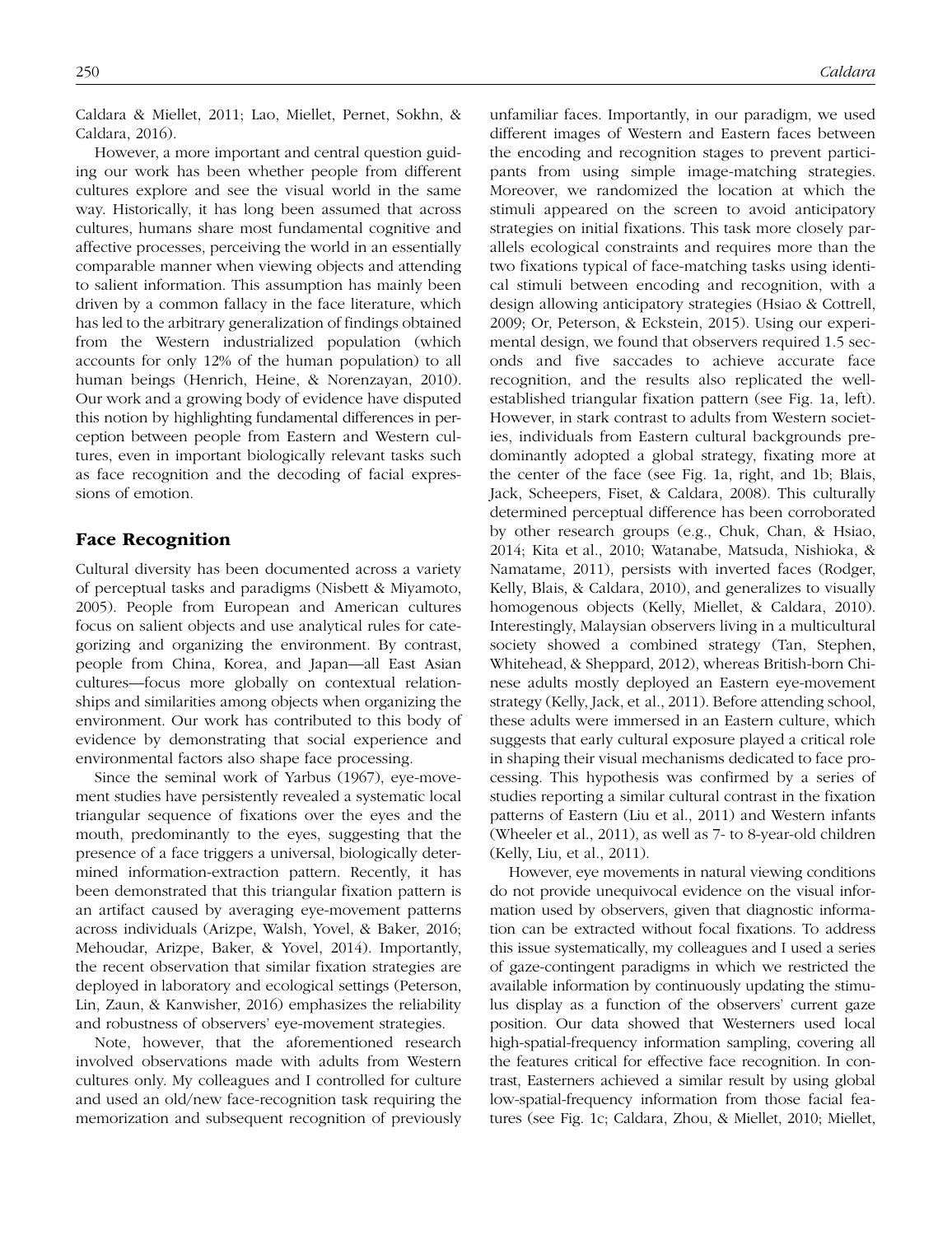

Reconstructed Sampled Information



Western Caucasian Observers

East Asian Observers

Fig. 1. Fixation patterns reflecting cultural differences in face recognition. Panel (a) shows *z*-scored fixation maps of Western Caucasian and East Asian observers, calculated independently for each face race. Panel (b) illustrates the fixation biases of Western Caucasian and East Asian observers, which have been highlighted by subtracting the Western Caucasian and East Asian *z*-scored fixation distribution maps during face encoding. Areas showing a significant fixation bias are delimited by white borders. Panel (c) reconstructs the information sampled by the eye movements using a retina filter from gaze-contingent data. Note the differences in spatial frequencies used: Westerners used local high-spatial-frequency information sampling of the eyes and the mouth, whereas Easterners used global low-spatial-frequency information from those features. Panel (b) is adapted from Figure 2 of "Culture Shapes How We Look at Faces," by C. Blais, R. E. Jack, C. Scheepers, D. Fiset, and R. Caldara, 2008, *PLoS ONE, 3*(8), e3022. Copyright 2008 by the authors. Panel (c) was adapted from Figure 5 of "Mapping Face Recognition Information Use Across Cultures," by S. Miellet, L. Vizioli, L. He, X. Zhou, and R. Caldara, 2013, *Frontiers in Psychology, 4*, Article 34. Copyright 2013 by the authors.

He, Zhou, Lao, & Caldara, 2012; Miellet, Vizioli, He, Zhou, & Caldara, 2013). This observation was recently corroborated by a psychophysical study showing that during face recognition, Eastern observers showed a greater tuning toward coarse facial features than did Western observers, despite having comparable visual sensitivity in distinguishing between increasingly finer increments of light versus dark (Tardif et al., 2016).

These differences across cultures accord with findings from a series of studies reporting reliable differences between individuals in their average fixation patterns (Arizpe et al., 2016; Kanan, Bseiso, Ray, Hsiao, & Cottrell, 2015; Mehoudar et al., 2014) and strategies, which alternated from local to global during the recognition of the very same identity, even within the same Western observers (Miellet, Caldara, & Schyns, 2011). The location of the first fixation, and more specifically its distance from the eyes, seems to critically determine the exhibited perceptual strategy (Arizpe, Kravitz, Yovel, & Baker, 2012; Miellet et al., 2011).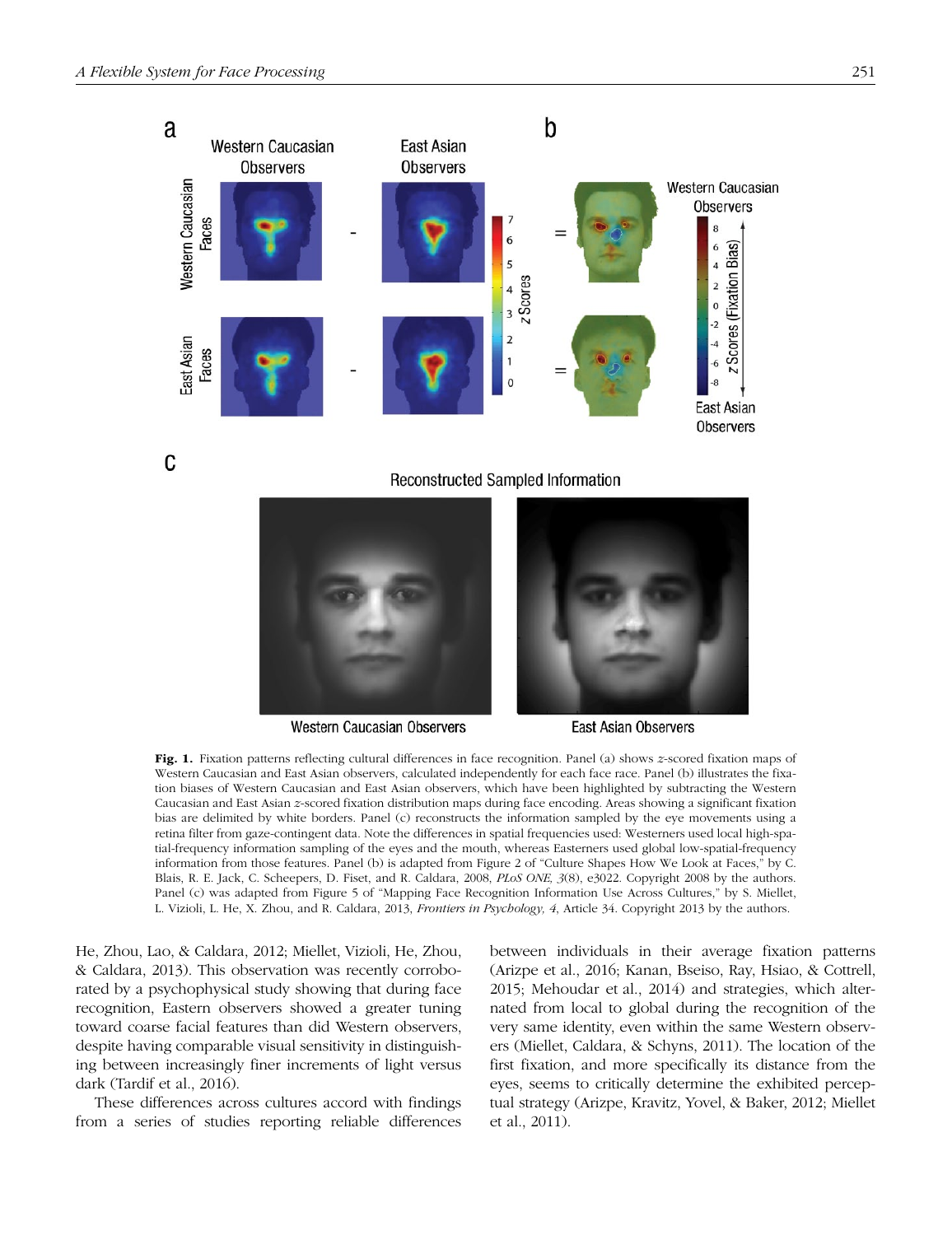Altogether, our data show that the face system flexibly engages in culturally modulated eye-movement strategies by relying on distinct facial information. Given that both Western and Eastern observers achieve face recognition with comparable efficiency despite sampling different information, these observations challenge the widely accepted view of a mandatory, universal process for face recognition, whether configural or holistic.

# Facial Expressions of Emotion

Central to the regulation of human social interactions is the mutual understanding of emotion. This is primarily achieved by the communication of a set of potent signals: facial expressions of emotion. With biological and evolutionary origins, the basic facial expressions of emotions (i.e., happiness, surprise, fear, disgust, anger, and sadness) have long been considered universal. In the past years, however, my research group has challenged this widely held assumption by investigating whether the decoding of emotional signals is achieved universally across human beings.

In a first study, we monitored the eye movements of Western and Eastern observers while they were recognizing facial expressions of Western and Eastern faces (see Fig. 2a; Jack, Blais, Scheepers, Schyns, & Caldara, 2009). Whereas Westerners sampled all facial features to perform this task, Easterners persistently fixated the eye region more than the mouth and experienced significantly greater confusion in emotion decoding (e.g., between fear and surprise or anger and disgust). By using reverse correlation techniques, we then demonstrated that the information used to transmit and decode emotional signals differed between Western and Eastern adults (Jack, Caldara, & Schyns, 2012; Jack, Garrod, Yu, Caldara, & Schyns, 2012). Specifically, the mouth was more informative for transmitting emotional signals in Westerners, and the eye region was more informative for transmitting emotional signals in Easterners, with cultural accents (Elfenbein & Ambady, 2003) emerging at the later stages of the facial-expression dynamics (Jack, Garrod, & Schyns, 2014). This difference resonates with the use of emoticons across cultures, whereby Easterners code transitions of expressions from happy to sad with the eyes and Westerners do so with the mouth (see Fig. 2b; Yuki, Maddux, & Masuda, 2007). Finally, my collaborators and I recently reported that such cultural differences are already present in 7-month-old infants (see Fig. 2c; Geangu et al., 2016). Altogether, these findings demonstrate that from an early stage in life, culture shapes the development of perceptual strategies used to process facial expressions of emotion.

# Conclusions and Future Directions

We and others have shown that from an early stage in life, culture shapes the eye-movement strategies deployed



Fig. 2. Fixation patterns and emoticons reflecting cultural differences in emotion-expression recognition and transmission, respectively. Panel (a) shows Western Caucasian and East Asian fixation distributions averaged across the six basic emotion expressions (happiness, surprise, fear, disgust, anger, and sadness) plus a neutral expression (Jack, Blais, Scheepers, Schyns, & Caldara, 2009). Note that Eastern observers did not fixate the mouth even for the happy expression. Panel (b) illustrates the distinctly different emoticons used by each culture to convey expressions of emotion (here, happy and sad, respectively), which accord with these observations. Panel (c) shows a similar pattern of fixation distributions observed in Western Caucasian and East Asian 7-month-old infants (Geangu et al., 2016). Panel (a) is adapted from Figure 1a of "Cultural Confusions Show That Facial Expressions Are Not Universal," by R. E. Jack, C. Blais, C. Scheepers, P. G. Schyns, and R. Caldara, 2009, *Current Biology, 19*, p. 1544. Copyright 2009 by Elsevier. Panel (c) is adapted from "Culture Shapes 7-month-olds' Perceptual Strategies in Discriminating Facial Expressions of Emotion," by E. Geangu, H. Ichikawa, J. Lao, S. Kanazawa, M. K. Yamaguchi, R. Caldara, and C. Turati, 2016, *Current Biology, 26*, p. R663. Copyright 2016 by Elsevier.

by humans to recognize identities and facial expressions of emotion. The face system relies on culture-specific strategies, such that observers have idiosyncratic preferences (Arizpe et al., 2016; Kanan, Bseiso, Ray, Hsiao, & Cottrell, 2015; Mehoudar et al., 2014), which can flexibly shift from one strategy to another as a function of task constraints and the landing of the first fixation location (Miellet et al., 2011). These observations do not only emphasize the need to acknowledge and understand individual differences in visual (neuro)science; importantly, they also call into question the existence of universal mechanisms for face processing. Interestingly, these fine-grained perceptual cultural contrasts resonate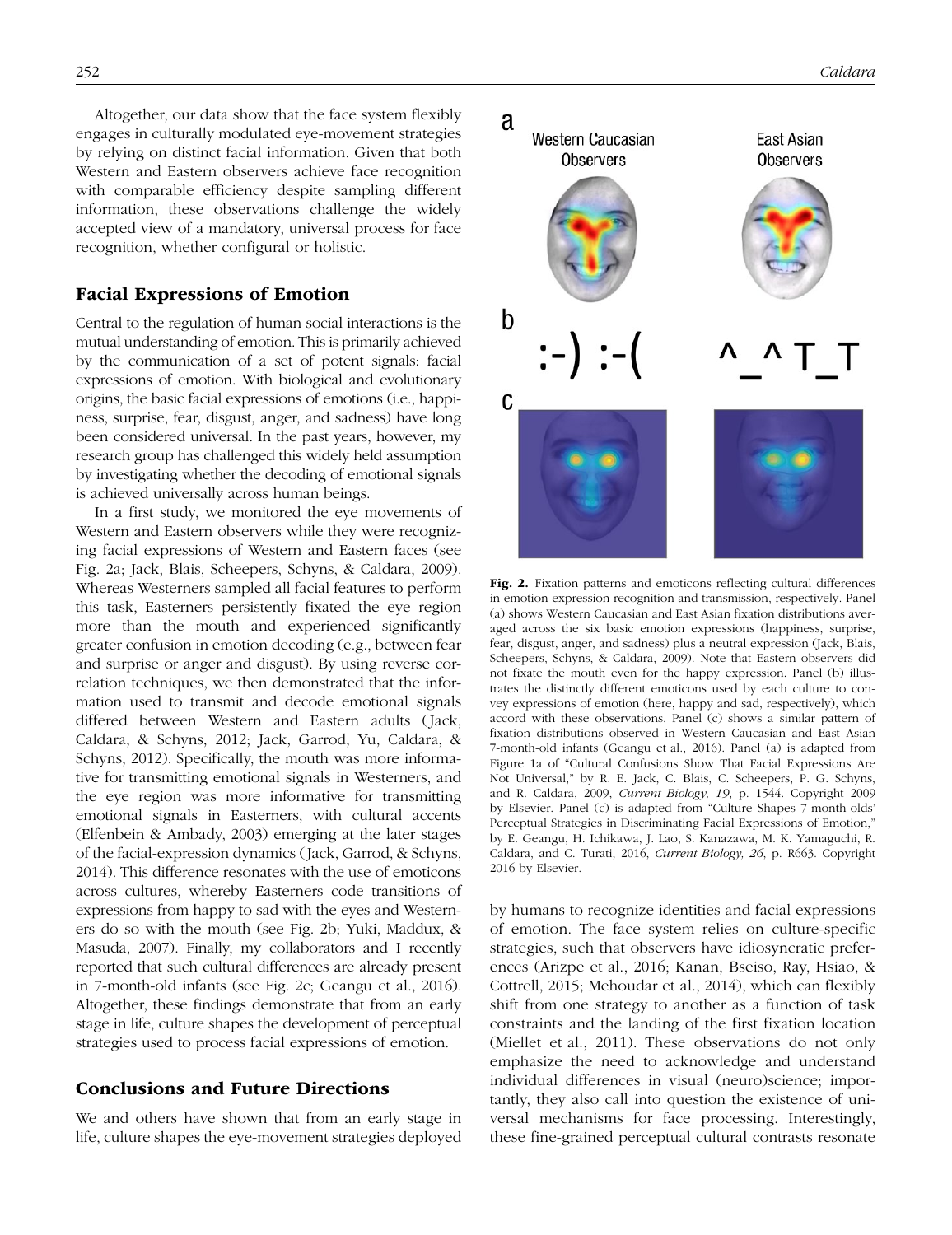with and find confirmation in cross-cultural macrosocietal observations. The results for face recognition offer an empirical explanation for culturally stereotypical facial-identity descriptions offered for other-race faces. Westerners describe Easterners as having "slanted eyes," whereas Easterners describe Westerners as having "big noses"—referring to precisely the facial features that are sampled comparatively more within the respective cultures. The facial features sampled more during the recognition of expressions of emotion are also mirrored in culture-dependent differences between emoticons (see Fig. 2b).

Despite the solidity of the observations outlined here, the cultural roots and the neural bases determining these perceptual differences are still unclear. The social norm of not directly gazing at the eyes typical of Eastern cultures cannot straightforwardly account for the results in face recognition, since the central fixation bias persists for visually homogenous non-face objects (Kelly et al., 2010). It is worth noting that this central fixation bias is not present anymore during the decoding of facial expressions, because this task requires direct fixations toward the eye region for the accurate categorization of the conveyed emotions. In addition, Easterners are culturally encouraged to suppress their emotions. Given that the muscles of the mouth are easier to control than those of the eyes, Easterners might focus more on the eyes to decode more subtle expressions from this face region. Future studies are necessary to clarify whether these two social norms learned early in life are directly responsible for shaping the perceptual strategies observed in adults.

Regardless of those potential explanations, further studies are also necessary to test additional cultures and to relate observed eye-movement differences to those obtained in other visual tasks (e.g., Miellet, Zhou, He, Rodger, & Caldara, 2010), as well as to test the fine-grained contribution of attention in our observations with more appropriate task designs (e.g., change-blindness paradigms, binocular rivalry). It also remains to be clarified whether these cultural perceptual strategies can be abolished through holistic or analytical cognitive priming and whether the organization of societies (i.e., collectivistic vs. individualistic) is responsible for these perceptual biases. It is also necessary to understand whether such preferential cultural fixation biases can be accounted for by differences in diagnostic facial information across races. This would require the use of large 3D face databases in order to clarify whether eye movements deployed for processing same- or other-race faces are (or are not) at the core of the *other-race effect* (e.g., Caldara & Abdi, 2006), a well-known impairment in face recognition that we have observed exclusively at the behavioral level in our eye-movement studies. Further, it is well established that language shapes cognition, and it

remains to be determined whether and how language could also shape such cultural perceptual strategies. Finally, the most crucial question that remains to be addressed is whether the differences reported by my lab so far are genuinely related to culture or related to genes, a factor that has been confounded in the large majority of cross-cultural studies. This limitation can be addressed only by testing adoptees raised in another culture.

Importantly, regardless of these open questions, the marked behavioral diversity across human beings outlined here forces us to reconsider the very nature of perception and the determinants that shape the way we see the world. In the words of Anaïs Nin, "We do not see things as they are, we see them as we are" (1961, p. 124).

#### Recommended Reading

- Henrich, J., Heine, S. J., & Norenzayan, A. (2010). (See References). A provocative and influential review claiming that most of the theories in behavioral sciences are limited because they are based on a subsample of the human population, with participants drawn from WEIRD (i.e., Western, educated, industrialized, rich, and democratic) societies only.
- Kitayama, S., & Cohen, D. (2010). (See References). A book covering and reviewing the history of and the most important findings in cultural psychology.
- Nisbett, R. E., & Miyamoto, Y. (2005). (See References). A comprehensive review on the role of culture in visual and cognitive perceptual processes.

## Acknowledgments

I am deeply grateful to all the collaborators who contributed to this research agenda.

#### Declaration of Conflicting Interests

The author declared no conflicts of interest with respect to the authorship or the publication of this article.

#### Funding

This work was supported by Swiss National Science Foundation Grant IZLJZ1\_171065/1, awarded to Roberto Caldara.

### References

- Arizpe, J., Kravitz, D. J., Yovel, G., & Baker, C. I. (2012). Start position strongly influences fixation patterns during face processing: Difficulties with eye movements as a measure of information use. *PLoS ONE*, *7*(2), e31106. doi:10.1371/ journal.pone.0031106
- Arizpe, J., Walsh, V., Yovel, G., & Baker, C. I. (2016). The categories, frequencies, and stability of idiosyncratic eyemovement patterns to faces. *Vision Research*. Advance online publication. doi:10.1016/j.visres.2016.10.013
- Blais, C., Jack, R. E., Scheepers, C., Fiset, D., & Caldara, R. (2008). Culture shapes how we look at faces. *PLoS ONE*, *3*(8), e3022. doi:10.1371/journal.pone.0003022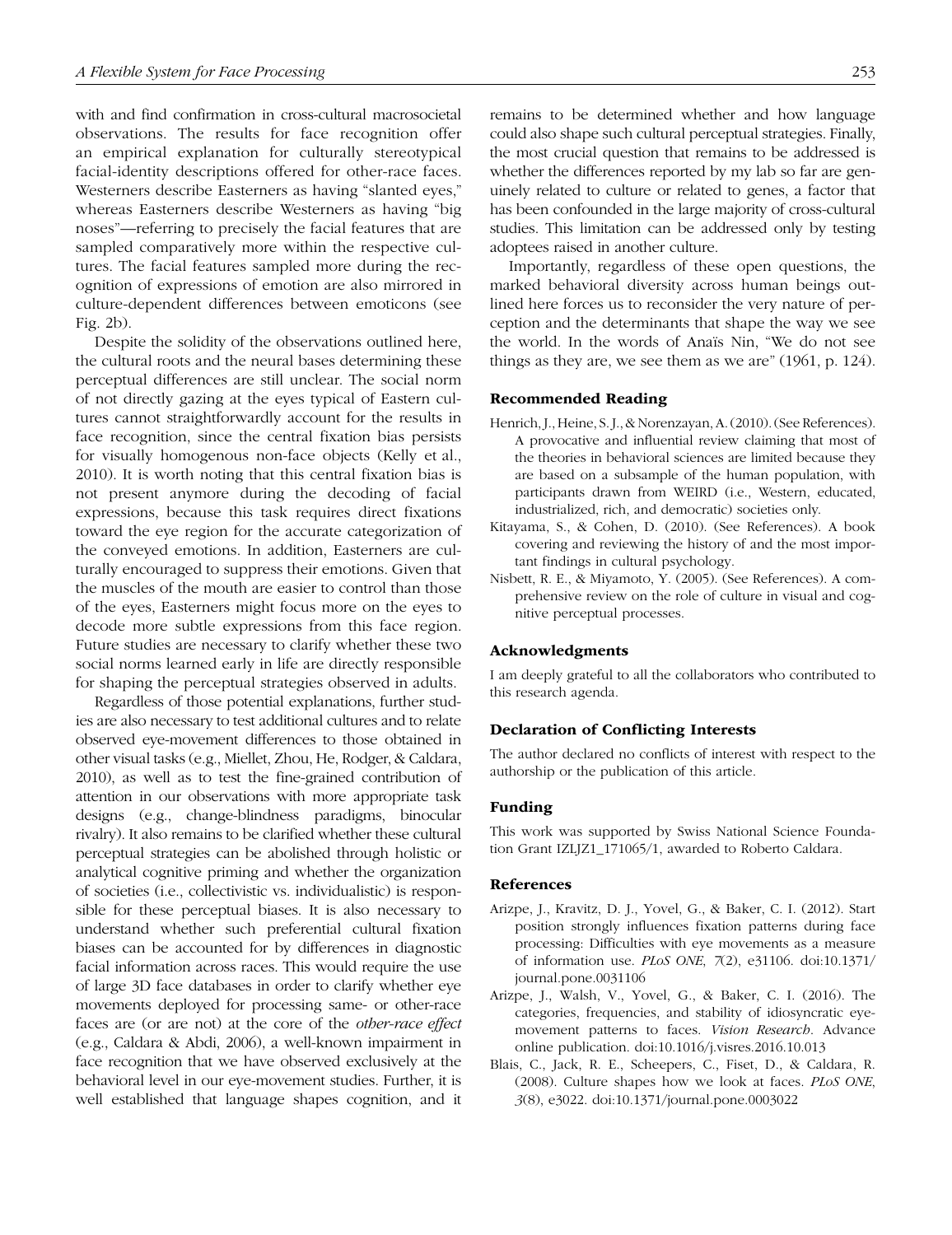- Caldara, R., & Abdi, R. (2006). Simulating the "other-race" effect with autoassociative neural networks: Further evidence in favor of the face-space model. *Perception*, *35*, 659–670.
- Caldara, R., & Miellet, S. (2011). iMap: A novel method for statistical fixation mapping of eye movement data. *Behavior Research Methods*, *43*, 864–878. doi:10.3758/s13428-011-0092-x
- Caldara, R., Zhou, X., & Miellet, S. (2010). Putting culture under the "spotlight" reveals universal information use for face recognition. *PLoS ONE*, *5*(3), e9708. doi:10.1371/journal.pone.0009708
- Chuk, T., Chan, A. B., & Hsiao, J. H. (2014). Understanding eye movements in face recognition using hidden Markov models. *Journal of Vision*, *14*(11), Article 8. doi:10.1167/14.11.8
- Elfenbein, H. A., & Ambady, N. (2003). When familiarity breeds accuracy: Cultural exposure and facial emotion recognition. *Journal of Personality and Social Psychology*, *85*, 276–290.
- Geangu, E., Ichikawa, H., Lao, J., Kanazawa, S., Yamaguchi, M. K., Caldara, R., & Turati, C. (2016). Culture shapes 7-month-olds' perceptual strategies in discriminating facial expressions of emotion. *Current Biology*, *26*, R663–R664. doi:10.1016/j.cub.2016.05.072
- Han, S., & Northoff, G. (2008). Culture-sensitive neural substrates of human cognition: A transcultural neuroimaging approach. *Nature Reviews Neuroscience*, *9*, 646–654. doi:10 .1038/nrn2456
- Henrich, J., Heine, S. J., & Norenzayan, A. (2010). The weirdest people in the world? *Behavioral & Brain Sciences*, *33*, 61–83; discussion 83-135. doi:10.1017/S0140525X0999152X
- Hsiao, J. H., & Cottrell, G. W. (2009). Not all visual expertise is holistic, but it may be leftist: The case of Chinese character recognition. *Psychological Science*, *20*, 455–463.
- Jack, R. E., Blais, C., Scheepers, C., Schyns, P. G., & Caldara, R. (2009). Cultural confusions show that facial expressions are not universal. *Current Biology*, *19*, 1543–1548. doi:10.1016/j.cub.2009.07.051
- Jack, R. E., Caldara, R., & Schyns, P. G. (2012). Internal representations reveal cultural diversity in expectations of facial expressions of emotion. *Journal of Experimental Psychology: General*, *141*, 19–25. doi:10.1037/a0023463
- Jack, R. E., Garrod, O. G., & Schyns, P. G. (2014). Dynamic facial expressions of emotion transmit an evolving hierarchy of signals over time. *Current Biology*, *24*, 187–192. doi:10.1016/j.cub.2013.11.064
- Jack, R. E., Garrod, O. G., Yu, H., Caldara, R., & Schyns, P. G. (2012). Facial expressions of emotion are not culturally universal. *Proceedings of the National Academy of Sciences, USA*, *109*, 7241–7244. doi:10.1073/pnas.1200155109
- Jahoda, G. (2002). Culture, biology and development across history. In H. Keller, Y. H. Poortinga, & A. Schoemerich (Eds.), *Between culture and biology: Perspectives on ontogenetic development* (pp. 13–29). Cambridge, England: Cambridge University Press.
- Kanan, C., Bseiso, D. N., Ray, N. A., Hsiao, J. H., & Cottrell, G. W. (2015). Humans have idiosyncratic and task-specific scanpaths for judging faces. *Vision Research*, *108*, 67–76. doi:10.1016/j.visres.2015.01.013
- Kelly, D. J., Jack, R. E., Miellet, S., De Luca, E., Foreman, K., & Caldara, R. (2011). Social experience does not abolish cultural

diversity in eye movements. *Frontiers in Psychology, 2*, Article 95. doi:10.3389/fpsyg.2011.00095

- Kelly, D. J., Liu, S., Rodger, H., Miellet, S., Ge, L., & Caldara, R. (2011). Developing cultural differences in face processing. *Developmental Science*, *14*, 1176–1184. doi:10.1111/j.1467- 7687.2011.01067.x
- Kelly, D. J., Miellet, S., & Caldara, R. (2010). Culture shapes eye movements for visually homogeneous objects. *Frontiers in Psychology, 1*, Article 6. doi:10.3389/fpsyg.2010.00006
- Kita, Y., Gunji, A., Sakihara, K., Inagaki, M., Kaga, M., Nakagawa, E., & Hosokawa, T. (2010). Scanning strategies do not modulate face identification: Eye-tracking and near-infrared spectroscopy study. *PLoS ONE*, *5*(6), e11050. doi:10.1371/ journal.pone.0011050
- Kitayama, S., & Cohen, D. (2010). *Handbook of cultural psychology*. New York, NY: Guilford Press.
- Lao, J., Miellet, S., Pernet, C., Sokhn, N., & Caldara, R. (2016). iMap4: An open source toolbox for the statistical fixation mapping of eye movement data with linear mixed modeling. *Behavior Research Methods*, *49*, 559–575. doi:10.3758/ s13428-016-0737-x
- Liu, S., Quinn, P. C., Wheeler, A., Xiao, N., Ge, L., & Lee, K. (2011). Similarity and difference in the processing of sameand other-race faces as revealed by eye tracking in 4- to 9-month-olds. *Journal of Experimental Child Psychology*, *108*, 180–189. doi:10.1016/j.jecp.2010.06.008
- Mehoudar, E., Arizpe, J., Baker, C. I., & Yovel, G. (2014). Faces in the eye of the beholder: Unique and stable eye scanning patterns of individual observers. *Journal of Vision*, *14*(7), Article 6. doi:10.1167/14.7.6
- Miellet, S., Caldara, R., & Schyns, P. G. (2011). Local Jekyll and global Hyde: The dual identity of face identification. *Psychological Science*, *22*, 1518–1526. doi:10.1177/ 0956797611424290
- Miellet, S., He, L., Zhou, X., Lao, J., & Caldara, R. (2012). When East meets West: Gaze-contingent Blindspots abolish cultural diversity in eye movements for faces. *Journal of Eye Movement Research*, *10*(7), Article 703. doi:10.1167/10.7.703
- Miellet, S., Vizioli, L., He, L., Zhou, X., & Caldara, R. (2013). Mapping face recognition information use across cultures. *Frontiers in Psychology, 4*, Article 34. doi:10.3389/ fpsyg.2013.00034
- Miellet, S., Zhou, X., He, L., Rodger, H., & Caldara, R. (2010). Investigating cultural diversity for extrafoveal information use in visual scenes. *Journal of Vision*, *10*(6), Article 21. doi:10.1167/10.6.21
- Nin, A. (1961). *Seduction of the Minotaur*. Chicago, IL: The Swallow Press.
- Nisbett, R. E., & Miyamoto, Y. (2005). The influence of culture: Holistic versus analytic perception. *Trends in Cognitive Sciences*, *9*, 467–473. doi:10.1016/j.tics.2005.08.004
- Or, C. C., Peterson, M. F., & Eckstein, M. P. (2015). Initial eye movements during face identification are optimal and similar across cultures. *Journal of Vision*, *15*(13), Article 12. doi:10.1167/15.13.12
- Peterson, M. F., Lin, J., Zaun, I., & Kanwisher, N. (2016). Individual differences in face-looking behavior generalize